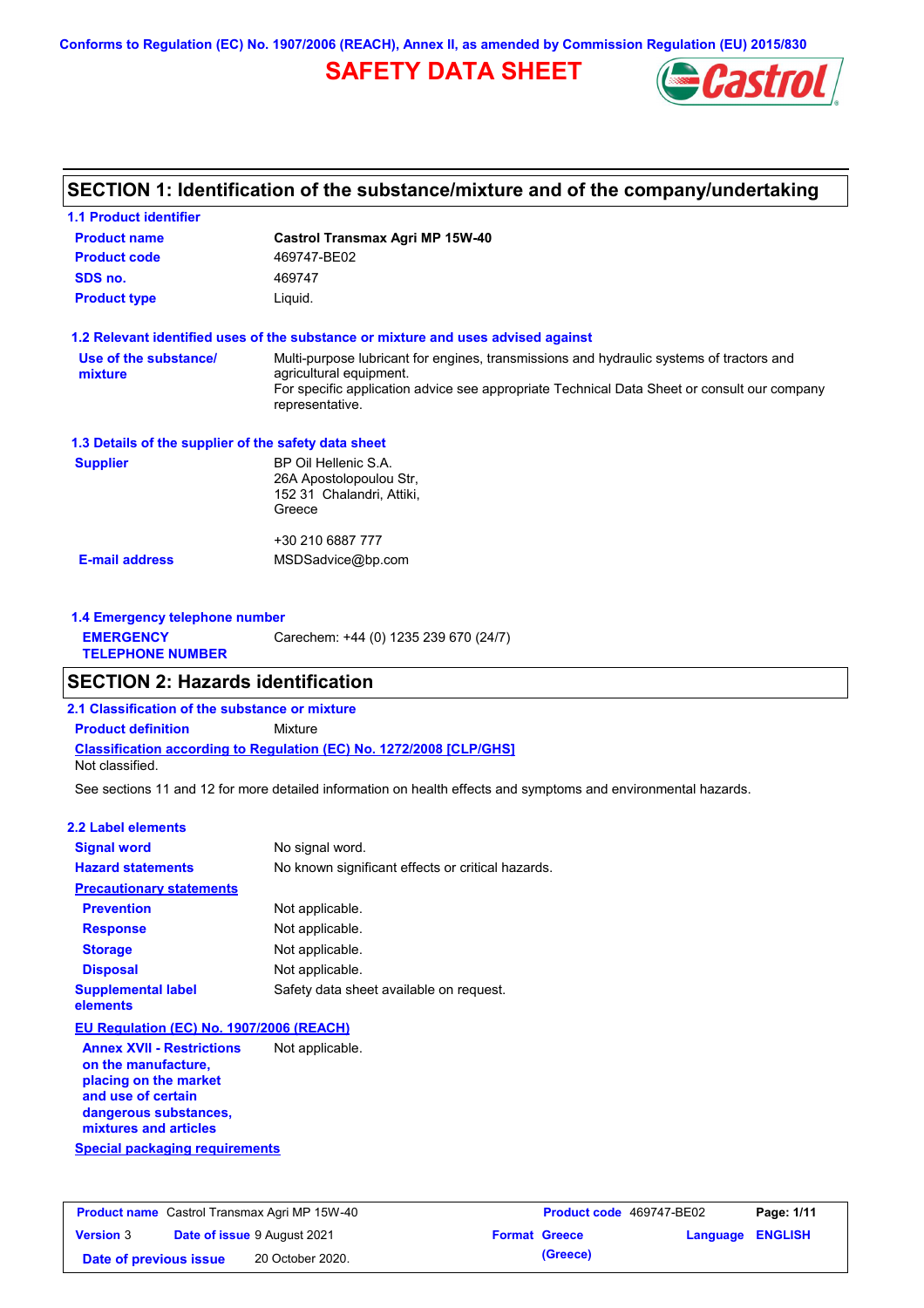#### **Conforms to Regulation (EC) No. 1907/2006 (REACH), Annex II, as amended by Commission Regulation (EU) 2015/830**

### **SECTION 2: Hazards identification**

| <b>Containers to be fitted</b><br>with child-resistant<br>fastenings                                                     | Not applicable.                                                                                                                                                                                                                                                                                                                                                                                                                                                                                                                                                                                                                        |
|--------------------------------------------------------------------------------------------------------------------------|----------------------------------------------------------------------------------------------------------------------------------------------------------------------------------------------------------------------------------------------------------------------------------------------------------------------------------------------------------------------------------------------------------------------------------------------------------------------------------------------------------------------------------------------------------------------------------------------------------------------------------------|
| <b>Tactile warning of danger</b>                                                                                         | Not applicable.                                                                                                                                                                                                                                                                                                                                                                                                                                                                                                                                                                                                                        |
| 2.3 Other hazards                                                                                                        |                                                                                                                                                                                                                                                                                                                                                                                                                                                                                                                                                                                                                                        |
| <b>Results of PBT and vPvB</b><br>assessment                                                                             | Product does not meet the criteria for PBT or vPvB according to Regulation (EC) No. 1907/2006,<br>Annex XIII.                                                                                                                                                                                                                                                                                                                                                                                                                                                                                                                          |
| <b>Product meets the criteria</b><br>for PBT or vPvB according<br>to Regulation (EC) No.<br><b>1907/2006, Annex XIII</b> | This mixture does not contain any substances that are assessed to be a PBT or a vPvB.                                                                                                                                                                                                                                                                                                                                                                                                                                                                                                                                                  |
| Other hazards which do<br>not result in classification                                                                   | Defatting to the skin.<br>USED ENGINE OILS<br>Used engine oil may contain hazardous components which have the potential to cause skin<br>cancer.<br>See Toxicological Information, section 11 of this Safety Data Sheet.<br>Note: High Pressure Applications<br>Injections through the skin resulting from contact with the product at high pressure constitute a<br>major medical emergency.<br>See 'Notes to physician' under First-Aid Measures, Section 4 of this Safety Data Sheet.<br>Experimental data on one or more of the components has been used to determine all or part of<br>the hazard classification of this product. |

#### **SECTION 3: Composition/information on ingredients**

**3.2 Mixtures Product definition**

Mixture

Highly refined base oil (IP 346 DMSO extract < 3%). Proprietary performance additives.

| <b>Product/ingredient</b><br>name                                                                   | <b>Identifiers</b>                                                                             | $\frac{9}{6}$ | <b>Regulation (EC) No.</b><br>1272/2008 [CLP]                      | <b>Type</b> |
|-----------------------------------------------------------------------------------------------------|------------------------------------------------------------------------------------------------|---------------|--------------------------------------------------------------------|-------------|
| Distillates (petroleum), hydrotreated<br>heavy paraffinic                                           | REACH #: 01-2119484627-25 ≥25 - ≤50<br>EC: 265-157-1<br>CAS: 64742-54-7<br>Index: 649-467-00-8 |               | Not classified.                                                    | $[2]$       |
| Distillates (petroleum), solvent-<br>dewaxed heavy paraffinic                                       | REACH #: 01-2119471299-27<br>EC: 265-169-7<br>CAS: 64742-65-0<br>Index: 649-474-00-6           | ≥25 - ≤50     | Not classified.                                                    | $[2]$       |
| Distillates (petroleum), hydrotreated<br>heavy paraffinic                                           | REACH #: 01-2119484627-25 ≤3<br>EC: 265-157-1<br>CAS: 64742-54-7<br>Index: 649-467-00-8        |               | Asp. Tox. 1, H304                                                  | [1] [2]     |
| Distillates (petroleum), solvent-<br>dewaxed heavy paraffinic                                       | REACH #: 01-2119471299-27 ≤3<br>EC: 265-169-7<br>CAS: 64742-65-0<br>Index: 649-474-00-6        |               | Asp. Tox. 1, H304                                                  | [1] [2]     |
| Phosphorodithioic acid, mixed O,O-bis<br>(2-ethylhexyl and iso-Bu and iso-Pr)<br>esters, zinc salts | REACH #: 01-2119521201-61<br>EC: 288-917-4<br>CAS: 85940-28-9                                  | ≲3            | Skin Irrit. 2, H315<br>Eye Dam. 1, H318<br>Aquatic Chronic 2, H411 | $[1]$       |
| See Section 16 for the full text of the H statements declared above.                                |                                                                                                |               |                                                                    |             |

**Type** 

[1] Substance classified with a health or environmental hazard

[2] Substance with a workplace exposure limit

[3] Substance meets the criteria for PBT according to Regulation (EC) No. 1907/2006, Annex XIII

[4] Substance meets the criteria for vPvB according to Regulation (EC) No. 1907/2006, Annex XIII

[5] Substance of equivalent concern

[6] Additional disclosure due to company policy

Occupational exposure limits, if available, are listed in Section 8.

| <b>Product name</b> Castrol Transmax Agri MP 15W-40 |  | Product code 469747-BE02           |                      | Page: 2/11              |  |
|-----------------------------------------------------|--|------------------------------------|----------------------|-------------------------|--|
| <b>Version 3</b>                                    |  | <b>Date of issue 9 August 2021</b> | <b>Format Greece</b> | <b>Language ENGLISH</b> |  |
| Date of previous issue                              |  | 20 October 2020.                   | (Greece)             |                         |  |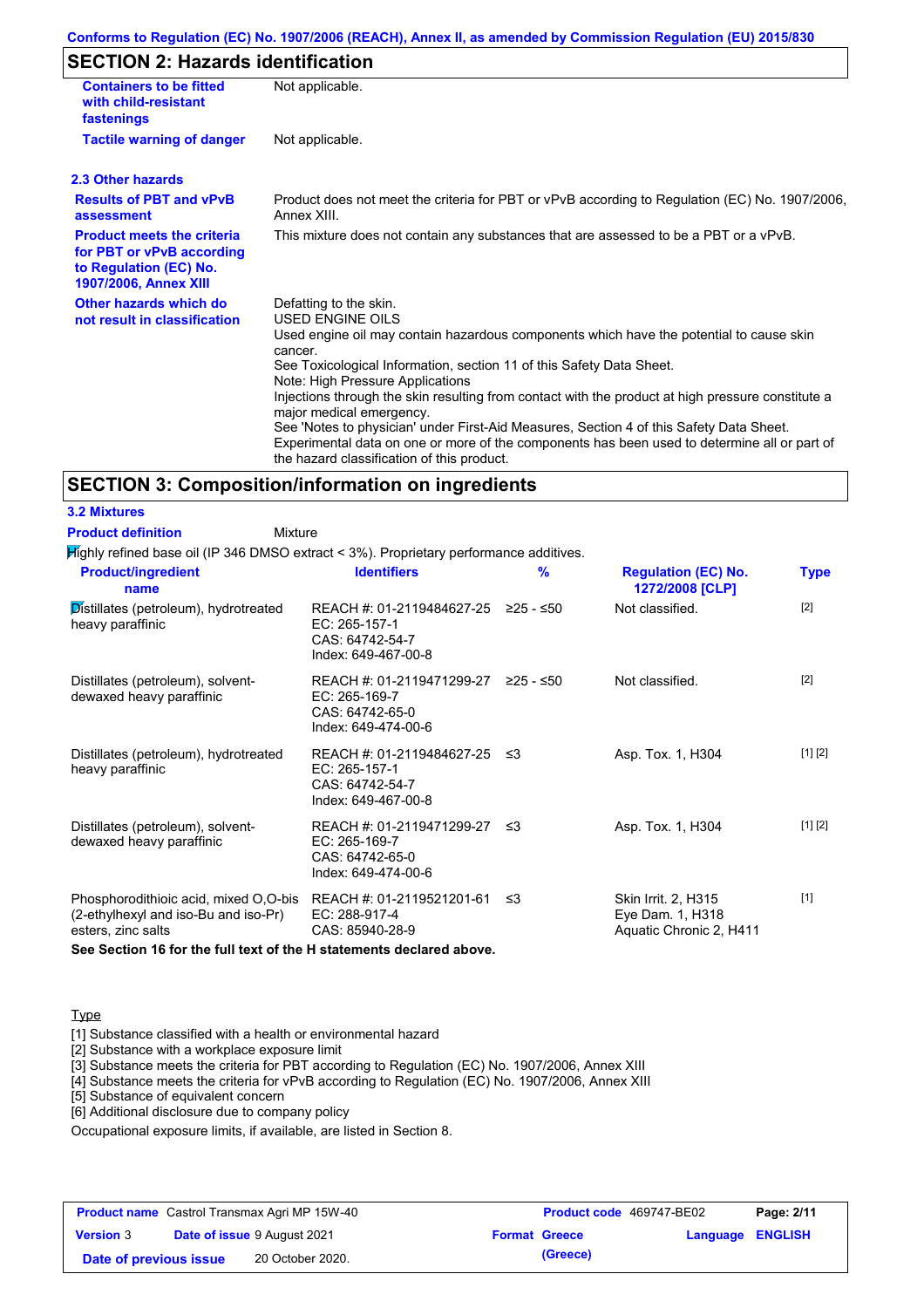### **SECTION 4: First aid measures**

#### Do not induce vomiting unless directed to do so by medical personnel. Get medical attention if symptoms occur. In case of contact, immediately flush eyes with plenty of water for at least 15 minutes. Eyelids should be held away from the eyeball to ensure thorough rinsing. Check for and remove any contact lenses. Get medical attention. **4.1 Description of first aid measures** If inhaled, remove to fresh air. Get medical attention if symptoms occur. **Ingestion Inhalation Eye contact Protection of first-aiders** No action shall be taken involving any personal risk or without suitable training. It may be dangerous to the person providing aid to give mouth-to-mouth resuscitation. **Skin contact** Wash skin thoroughly with soap and water or use recognised skin cleanser. Remove contaminated clothing and shoes. Wash clothing before reuse. Clean shoes thoroughly before reuse. Get medical attention if irritation develops.

#### **4.2 Most important symptoms and effects, both acute and delayed**

See Section 11 for more detailed information on health effects and symptoms.

| <b>Potential acute health effects</b> |                                                                                                                   |
|---------------------------------------|-------------------------------------------------------------------------------------------------------------------|
| <b>Inhalation</b>                     | Vapour inhalation under ambient conditions is not normally a problem due to low vapour<br>pressure.               |
| <b>Ingestion</b>                      | No known significant effects or critical hazards.                                                                 |
| <b>Skin contact</b>                   | Defatting to the skin. May cause skin dryness and irritation.                                                     |
| <b>Eye contact</b>                    | Not classified as an eye irritant. Based on data available for this or related materials.                         |
|                                       | Delayed and immediate effects as well as chronic effects from short and long-term exposure                        |
| <b>Inhalation</b>                     | Overexposure to the inhalation of airborne droplets or aerosols may cause irritation of the<br>respiratory tract. |
| <b>Ingestion</b>                      | Ingestion of large quantities may cause nausea and diarrhoea.                                                     |
| <b>Skin contact</b>                   | Prolonged or repeated contact can defat the skin and lead to irritation and/or dermatitis.                        |
| Eye contact                           | Potential risk of transient stinging or redness if accidental eye contact occurs.                                 |
|                                       | 4.3 Indication of any immediate medical attention and special treatment needed                                    |
| Notes to physician                    | Treatment should in general he symptomatic and directed to relieving any effects                                  |

**Notes to physician** Treatment should in general be symptomatic and directed to relieving any effects. Note: High Pressure Applications Injections through the skin resulting from contact with the product at high pressure constitute a major medical emergency. Injuries may not appear serious at first but within a few hours tissue becomes swollen, discoloured and extremely painful with extensive subcutaneous necrosis. Surgical exploration should be undertaken without delay. Thorough and extensive debridement of the wound and underlying tissue is necessary to minimise tissue loss and prevent or limit permanent damage. Note that high pressure may force the product considerable distances along tissue planes.

### **SECTION 5: Firefighting measures**

| 5.1 Extinguishing media                                   |                                                                                                                                                                                                                                                                                                                                                                   |
|-----------------------------------------------------------|-------------------------------------------------------------------------------------------------------------------------------------------------------------------------------------------------------------------------------------------------------------------------------------------------------------------------------------------------------------------|
| <b>Suitable extinguishing</b><br>media                    | In case of fire, use foam, dry chemical or carbon dioxide extinguisher or spray.                                                                                                                                                                                                                                                                                  |
| <b>Unsuitable extinguishing</b><br>media                  | Do not use water jet. The use of a water jet may cause the fire to spread by splashing the<br>burning product.                                                                                                                                                                                                                                                    |
| 5.2 Special hazards arising from the substance or mixture |                                                                                                                                                                                                                                                                                                                                                                   |
| <b>Hazards from the</b><br>substance or mixture           | In a fire or if heated, a pressure increase will occur and the container may burst.                                                                                                                                                                                                                                                                               |
| <b>Hazardous combustion</b><br>products                   | Combustion products may include the following:<br>carbon oxides (CO, CO <sub>2</sub> ) (carbon monoxide, carbon dioxide)                                                                                                                                                                                                                                          |
| 5.3 Advice for firefighters                               |                                                                                                                                                                                                                                                                                                                                                                   |
| <b>Special precautions for</b><br>fire-fighters           | No action shall be taken involving any personal risk or without suitable training. Promptly<br>isolate the scene by removing all persons from the vicinity of the incident if there is a fire.                                                                                                                                                                    |
| <b>Special protective</b><br>equipment for fire-fighters  | Fire-fighters should wear appropriate protective equipment and self-contained breathing<br>apparatus (SCBA) with a full face-piece operated in positive pressure mode. Clothing for fire-<br>fighters (including helmets, protective boots and gloves) conforming to European standard EN<br>469 will provide a basic level of protection for chemical incidents. |

|                        | <b>Product name</b> Castrol Transmax Agri MP 15W-40 | <b>Product code</b> 469747-BE02 |                         | Page: 3/11 |
|------------------------|-----------------------------------------------------|---------------------------------|-------------------------|------------|
| <b>Version 3</b>       | <b>Date of issue 9 August 2021</b>                  | <b>Format Greece</b>            | <b>Language ENGLISH</b> |            |
| Date of previous issue | 20 October 2020.                                    | (Greece)                        |                         |            |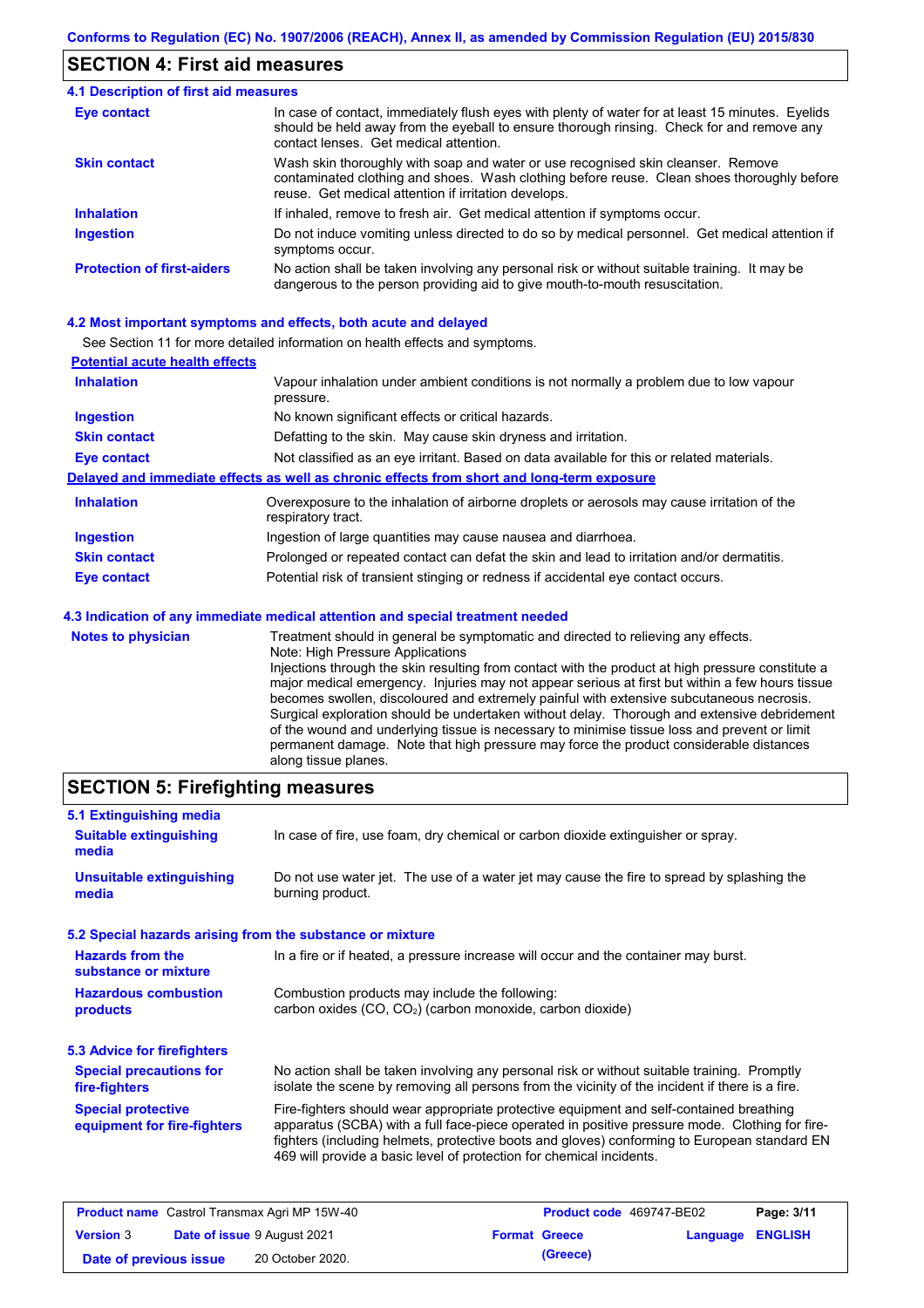### **SECTION 6: Accidental release measures**

|                                                          | 6.1 Personal precautions, protective equipment and emergency procedures                                                                                                                                                                                                                                                                                                                        |
|----------------------------------------------------------|------------------------------------------------------------------------------------------------------------------------------------------------------------------------------------------------------------------------------------------------------------------------------------------------------------------------------------------------------------------------------------------------|
| For non-emergency<br>personnel                           | No action shall be taken involving any personal risk or without suitable training. Evacuate<br>surrounding areas. Keep unnecessary and unprotected personnel from entering. Do not touch<br>or walk through spilt material. Floors may be slippery; use care to avoid falling. Put on<br>appropriate personal protective equipment.                                                            |
| For emergency responders                                 | Entry into a confined space or poorly ventilated area contaminated with vapour, mist or fume is<br>extremely hazardous without the correct respiratory protective equipment and a safe system of<br>work. Wear self-contained breathing apparatus. Wear a suitable chemical protective suit.<br>Chemical resistant boots. See also the information in "For non-emergency personnel".           |
| <b>6.2 Environmental</b><br>precautions                  | Avoid dispersal of spilt material and runoff and contact with soil, waterways, drains and sewers.<br>Inform the relevant authorities if the product has caused environmental pollution (sewers,<br>waterways, soil or air).                                                                                                                                                                    |
| 6.3 Methods and material for containment and cleaning up |                                                                                                                                                                                                                                                                                                                                                                                                |
| <b>Small spill</b>                                       | Stop leak if without risk. Move containers from spill area. Absorb with an inert material and<br>place in an appropriate waste disposal container. Dispose of via a licensed waste disposal<br>contractor.                                                                                                                                                                                     |
| <b>Large spill</b>                                       | Stop leak if without risk. Move containers from spill area. Prevent entry into sewers, water<br>courses, basements or confined areas. Contain and collect spillage with non-combustible,<br>absorbent material e.g. sand, earth, vermiculite or diatomaceous earth and place in container<br>for disposal according to local regulations. Dispose of via a licensed waste disposal contractor. |
| 6.4 Reference to other<br><b>sections</b>                | See Section 1 for emergency contact information.<br>See Section 5 for firefighting measures.<br>See Section 8 for information on appropriate personal protective equipment.<br>See Section 12 for environmental precautions.<br>See Section 13 for additional waste treatment information.                                                                                                     |

### **SECTION 7: Handling and storage**

### **7.1 Precautions for safe handling**

| <b>Protective measures</b>                                                           | Put on appropriate personal protective equipment.                                                                                                                                                                                                                                                                                                                                                                                                                                        |
|--------------------------------------------------------------------------------------|------------------------------------------------------------------------------------------------------------------------------------------------------------------------------------------------------------------------------------------------------------------------------------------------------------------------------------------------------------------------------------------------------------------------------------------------------------------------------------------|
| <b>Advice on general</b><br>occupational hygiene                                     | Eating, drinking and smoking should be prohibited in areas where this material is handled,<br>stored and processed. Wash thoroughly after handling. Remove contaminated clothing and<br>protective equipment before entering eating areas. See also Section 8 for additional<br>information on hygiene measures.                                                                                                                                                                         |
| <b>7.2 Conditions for safe</b><br>storage, including any<br><i>incompatibilities</i> | Store in accordance with local requiations. Store in a dry, cool and well-ventilated area, away<br>from incompatible materials (see Section 10). Keep away from heat and direct sunlight. Keep<br>container tightly closed and sealed until ready for use. Containers that have been opened must<br>be carefully resealed and kept upright to prevent leakage. Store and use only in equipment/<br>containers designed for use with this product. Do not store in unlabelled containers. |
| <b>Not suitable</b>                                                                  | Prolonged exposure to elevated temperature                                                                                                                                                                                                                                                                                                                                                                                                                                               |
| 7.3 Specific end use(s)                                                              |                                                                                                                                                                                                                                                                                                                                                                                                                                                                                          |
| <b>Recommendations</b>                                                               | See section 1.2 and Exposure scenarios in annex, if applicable.                                                                                                                                                                                                                                                                                                                                                                                                                          |

## **SECTION 8: Exposure controls/personal protection**

| <b>Occupational exposure limits</b>                          | No exposure limit value known.                                                                                         |  |  |  |
|--------------------------------------------------------------|------------------------------------------------------------------------------------------------------------------------|--|--|--|
| <b>Product/ingredient name</b>                               | <b>Exposure limit values</b>                                                                                           |  |  |  |
| Distillates (petroleum), hydrotreated heavy paraffinic       | Ministry of Labour and Social Affairs (Greece).<br>TWA: 5 mg/m <sup>3</sup> 8 hours. Issued/Revised: 5/1999 Form: mist |  |  |  |
| Distillates (petroleum), solvent-dewaxed heavy<br>paraffinic | Ministry of Labour and Social Affairs (Greece).                                                                        |  |  |  |
|                                                              | TWA: 5 mg/m <sup>3</sup> 8 hours. Issued/Revised: 5/1999 Form: mist                                                    |  |  |  |
| Distillates (petroleum), hydrotreated heavy paraffinic       | Ministry of Labour and Social Affairs (Greece).<br>TWA: 5 mg/m <sup>3</sup> 8 hours. Issued/Revised: 5/1999 Form: mist |  |  |  |
| Distillates (petroleum), solvent-dewaxed heavy               | Ministry of Labour and Social Affairs (Greece).                                                                        |  |  |  |
| paraffinic                                                   | TWA: 5 mg/m <sup>3</sup> 8 hours. Issued/Revised: 5/1999 Form: mist                                                    |  |  |  |
| <b>Product name</b> Castrol Transmax Agri MP 15W-40          | Page: 4/11<br>Product code 469747-BE02                                                                                 |  |  |  |
| <b>Version 3</b><br><b>Date of issue 9 August 2021</b>       | <b>Format Greece</b><br><b>ENGLISH</b><br>Language                                                                     |  |  |  |
| 20 October 2020.<br>Date of previous issue                   | (Greece)                                                                                                               |  |  |  |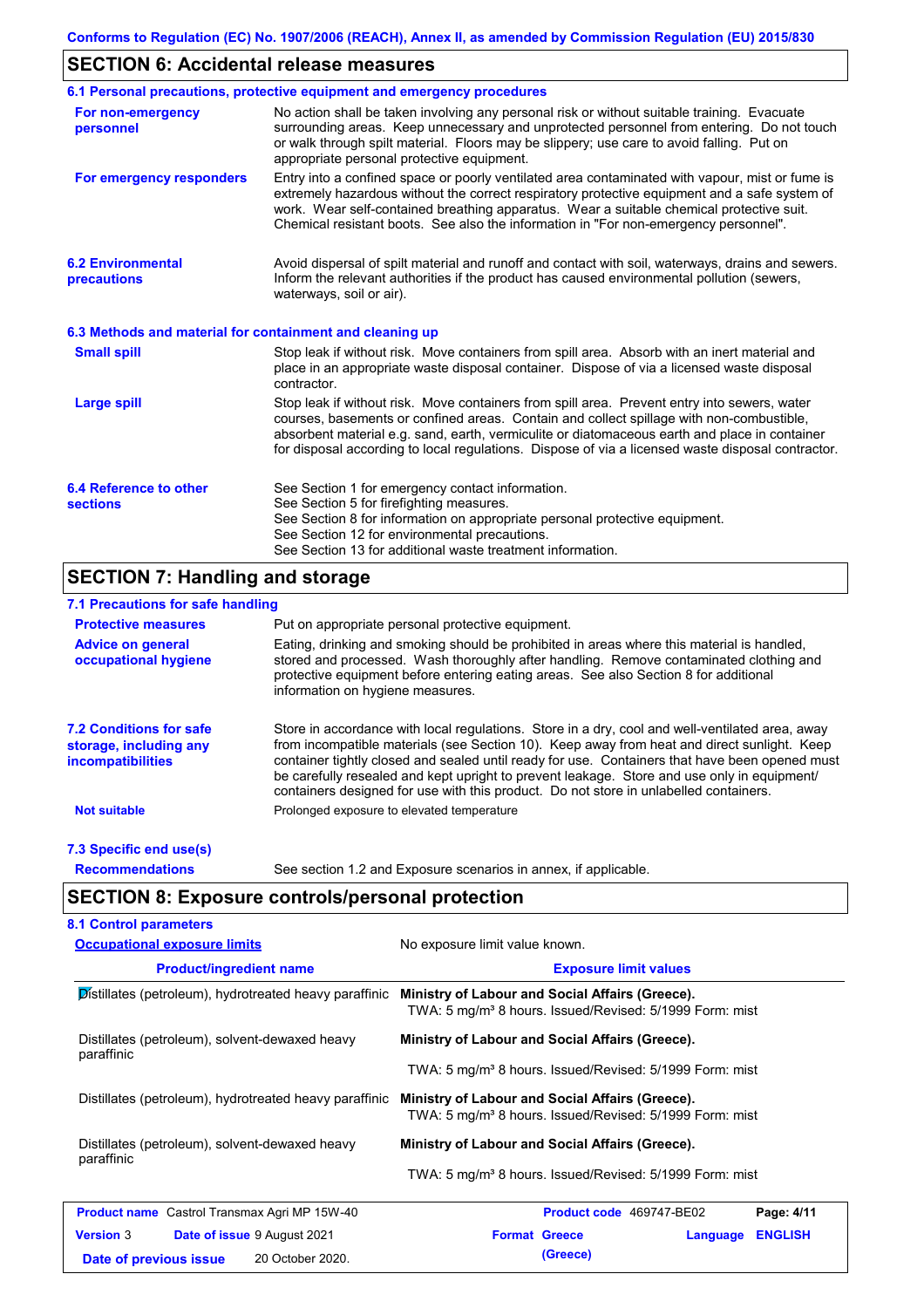## **SECTION 8: Exposure controls/personal protection**

Whilst specific OELs for certain components may be shown in this section, other components may be present in any mist, vapour or dust produced. Therefore, the specific OELs may not be applicable to the product as a whole and are provided for guidance only.

| <b>Recommended monitoring</b><br>procedures          | If this product contains ingredients with exposure limits, personal, workplace atmosphere or<br>biological monitoring may be required to determine the effectiveness of the ventilation or other<br>control measures and/or the necessity to use respiratory protective equipment. Reference<br>should be made to monitoring standards, such as the following: European Standard EN 689<br>(Workplace atmospheres - Guidance for the assessment of exposure by inhalation to chemical<br>agents for comparison with limit values and measurement strategy) European Standard EN<br>14042 (Workplace atmospheres - Guide for the application and use of procedures for the<br>assessment of exposure to chemical and biological agents) European Standard EN 482<br>(Workplace atmospheres - General requirements for the performance of procedures for the<br>measurement of chemical agents) Reference to national guidance documents for methods for<br>the determination of hazardous substances will also be required. |
|------------------------------------------------------|----------------------------------------------------------------------------------------------------------------------------------------------------------------------------------------------------------------------------------------------------------------------------------------------------------------------------------------------------------------------------------------------------------------------------------------------------------------------------------------------------------------------------------------------------------------------------------------------------------------------------------------------------------------------------------------------------------------------------------------------------------------------------------------------------------------------------------------------------------------------------------------------------------------------------------------------------------------------------------------------------------------------------|
| <b>Derived No Effect Level</b>                       |                                                                                                                                                                                                                                                                                                                                                                                                                                                                                                                                                                                                                                                                                                                                                                                                                                                                                                                                                                                                                            |
| No DNELs/DMELs available.                            |                                                                                                                                                                                                                                                                                                                                                                                                                                                                                                                                                                                                                                                                                                                                                                                                                                                                                                                                                                                                                            |
| <b>Predicted No Effect Concentration</b>             |                                                                                                                                                                                                                                                                                                                                                                                                                                                                                                                                                                                                                                                                                                                                                                                                                                                                                                                                                                                                                            |
| No PNECs available                                   |                                                                                                                                                                                                                                                                                                                                                                                                                                                                                                                                                                                                                                                                                                                                                                                                                                                                                                                                                                                                                            |
| <b>8.2 Exposure controls</b>                         |                                                                                                                                                                                                                                                                                                                                                                                                                                                                                                                                                                                                                                                                                                                                                                                                                                                                                                                                                                                                                            |
| <b>Appropriate engineering</b><br><b>controls</b>    | Provide exhaust ventilation or other engineering controls to keep the relevant airborne<br>concentrations below their respective occupational exposure limits.<br>All activities involving chemicals should be assessed for their risks to health, to ensure<br>exposures are adequately controlled. Personal protective equipment should only be considered<br>after other forms of control measures (e.g. engineering controls) have been suitably evaluated.<br>Personal protective equipment should conform to appropriate standards, be suitable for use, be<br>kept in good condition and properly maintained.<br>Your supplier of personal protective equipment should be consulted for advice on selection and<br>appropriate standards. For further information contact your national organisation for standards.<br>The final choice of protective equipment will depend upon a risk assessment. It is important to<br>ensure that all items of personal protective equipment are compatible.                    |
| <b>Individual protection measures</b>                |                                                                                                                                                                                                                                                                                                                                                                                                                                                                                                                                                                                                                                                                                                                                                                                                                                                                                                                                                                                                                            |
| <b>Hygiene measures</b>                              | Wash hands, forearms and face thoroughly after handling chemical products, before eating,<br>smoking and using the lavatory and at the end of the working period. Ensure that eyewash<br>stations and safety showers are close to the workstation location.                                                                                                                                                                                                                                                                                                                                                                                                                                                                                                                                                                                                                                                                                                                                                                |
| <b>Respiratory protection</b>                        | In case of insufficient ventilation, wear suitable respiratory equipment.<br>The correct choice of respiratory protection depends upon the chemicals being handled, the<br>conditions of work and use, and the condition of the respiratory equipment. Safety procedures<br>should be developed for each intended application. Respiratory protection equipment should<br>therefore be chosen in consultation with the supplier/manufacturer and with a full assessment<br>of the working conditions.                                                                                                                                                                                                                                                                                                                                                                                                                                                                                                                      |
| <b>Eye/face protection</b><br><b>Skin protection</b> | Safety glasses with side shields.                                                                                                                                                                                                                                                                                                                                                                                                                                                                                                                                                                                                                                                                                                                                                                                                                                                                                                                                                                                          |
| <b>Hand protection</b>                               | <b>General Information:</b>                                                                                                                                                                                                                                                                                                                                                                                                                                                                                                                                                                                                                                                                                                                                                                                                                                                                                                                                                                                                |
|                                                      | Because specific work environments and material handling practices vary, safety procedures<br>should be developed for each intended application. The correct choice of protective gloves<br>depends upon the chemicals being handled, and the conditions of work and use. Most gloves<br>provide protection for only a limited time before they must be discarded and replaced (even the<br>best chemically resistant gloves will break down after repeated chemical exposures).                                                                                                                                                                                                                                                                                                                                                                                                                                                                                                                                           |
|                                                      | Gloves should be chosen in consultation with the supplier / manufacturer and taking account of<br>a full assessment of the working conditions.                                                                                                                                                                                                                                                                                                                                                                                                                                                                                                                                                                                                                                                                                                                                                                                                                                                                             |
|                                                      | Recommended: Nitrile gloves.<br><b>Breakthrough time:</b>                                                                                                                                                                                                                                                                                                                                                                                                                                                                                                                                                                                                                                                                                                                                                                                                                                                                                                                                                                  |
|                                                      | Breakthrough time data are generated by glove manufacturers under laboratory test conditions<br>and represent how long a glove can be expected to provide effective permeation resistance. It<br>is important when following breakthrough time recommendations that actual workplace<br>conditions are taken into account. Always consult with your glove supplier for up-to-date<br>technical information on breakthrough times for the recommended glove type.<br>Our recommendations on the selection of gloves are as follows:                                                                                                                                                                                                                                                                                                                                                                                                                                                                                         |
|                                                      | Continuous contact:                                                                                                                                                                                                                                                                                                                                                                                                                                                                                                                                                                                                                                                                                                                                                                                                                                                                                                                                                                                                        |
|                                                      | Gloves with a minimum breakthrough time of 240 minutes, or >480 minutes if suitable gloves                                                                                                                                                                                                                                                                                                                                                                                                                                                                                                                                                                                                                                                                                                                                                                                                                                                                                                                                 |
|                                                      |                                                                                                                                                                                                                                                                                                                                                                                                                                                                                                                                                                                                                                                                                                                                                                                                                                                                                                                                                                                                                            |

| <b>Product name</b> Castrol Transmax Agri MP 15W-40 |  | <b>Product code</b> 469747-BE02    |  | Page: 5/11           |                         |  |
|-----------------------------------------------------|--|------------------------------------|--|----------------------|-------------------------|--|
| <b>Version 3</b>                                    |  | <b>Date of issue 9 August 2021</b> |  | <b>Format Greece</b> | <b>Language ENGLISH</b> |  |
| Date of previous issue                              |  | 20 October 2020.                   |  | (Greece)             |                         |  |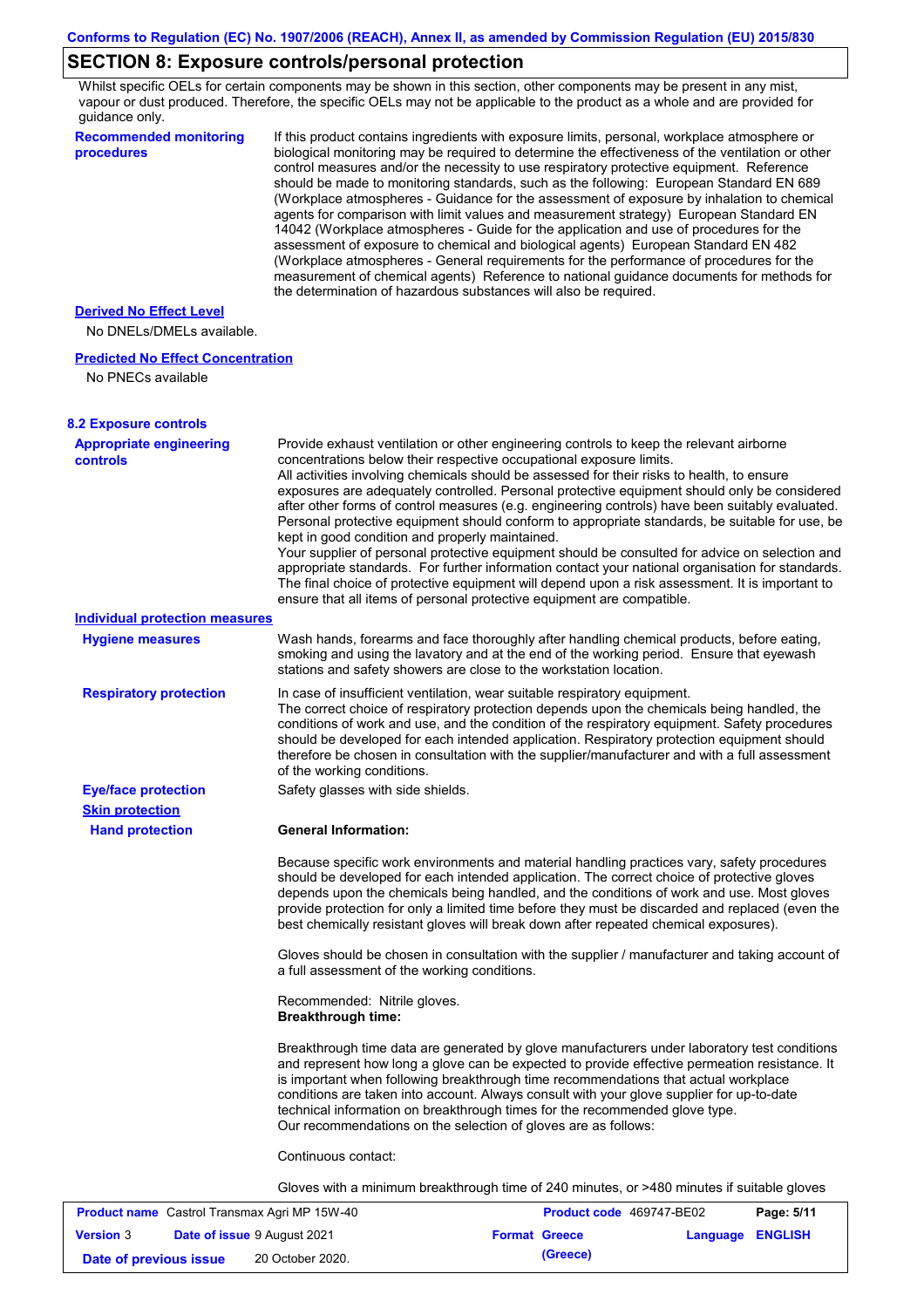## **SECTION 8: Exposure controls/personal protection**

|                                           | can be obtained.<br>If suitable gloves are not available to offer that level of protection, gloves with shorter<br>breakthrough times may be acceptable as long as appropriate glove maintenance and<br>replacement regimes are determined and adhered to.                                                                                                                                                                                                                                                                                                                                                                                                       |
|-------------------------------------------|------------------------------------------------------------------------------------------------------------------------------------------------------------------------------------------------------------------------------------------------------------------------------------------------------------------------------------------------------------------------------------------------------------------------------------------------------------------------------------------------------------------------------------------------------------------------------------------------------------------------------------------------------------------|
|                                           | Short-term / splash protection:                                                                                                                                                                                                                                                                                                                                                                                                                                                                                                                                                                                                                                  |
|                                           | Recommended breakthrough times as above.<br>It is recognised that for short-term, transient exposures, gloves with shorter breakthrough times<br>may commonly be used. Therefore, appropriate maintenance and replacement regimes must<br>be determined and rigorously followed.                                                                                                                                                                                                                                                                                                                                                                                 |
|                                           | <b>Glove Thickness:</b>                                                                                                                                                                                                                                                                                                                                                                                                                                                                                                                                                                                                                                          |
|                                           | For general applications, we recommend gloves with a thickness typically greater than 0.35 mm.                                                                                                                                                                                                                                                                                                                                                                                                                                                                                                                                                                   |
|                                           | It should be emphasised that glove thickness is not necessarily a good predictor of glove<br>resistance to a specific chemical, as the permeation efficiency of the glove will be dependent<br>on the exact composition of the glove material. Therefore, glove selection should also be based<br>on consideration of the task requirements and knowledge of breakthrough times.<br>Glove thickness may also vary depending on the glove manufacturer, the glove type and the<br>glove model. Therefore, the manufacturers' technical data should always be taken into account<br>to ensure selection of the most appropriate glove for the task.                |
|                                           | Note: Depending on the activity being conducted, gloves of varying thickness may be required<br>for specific tasks. For example:                                                                                                                                                                                                                                                                                                                                                                                                                                                                                                                                 |
|                                           | • Thinner gloves (down to 0.1 mm or less) may be required where a high degree of manual<br>dexterity is needed. However, these gloves are only likely to give short duration protection and<br>would normally be just for single use applications, then disposed of.                                                                                                                                                                                                                                                                                                                                                                                             |
|                                           | • Thicker gloves (up to 3 mm or more) may be required where there is a mechanical (as well<br>as a chemical) risk i.e. where there is abrasion or puncture potential.                                                                                                                                                                                                                                                                                                                                                                                                                                                                                            |
| <b>Skin and body</b>                      | Use of protective clothing is good industrial practice.<br>Personal protective equipment for the body should be selected based on the task being<br>performed and the risks involved and should be approved by a specialist before handling this<br>product.<br>Cotton or polyester/cotton overalls will only provide protection against light superficial<br>contamination that will not soak through to the skin. Overalls should be laundered on a regular<br>basis. When the risk of skin exposure is high (e.g. when cleaning up spillages or if there is a<br>risk of splashing) then chemical resistant aprons and/or impervious chemical suits and boots |
| <b>Refer to standards:</b>                | will be required.<br>Respiratory protection: EN 529<br>Gloves: EN 420, EN 374<br>Eye protection: EN 166<br>Filtering half-mask: EN 149<br>Filtering half-mask with valve: EN 405<br>Half-mask: EN 140 plus filter<br>Full-face mask: EN 136 plus filter<br>Particulate filters: EN 143<br>Gas/combined filters: EN 14387                                                                                                                                                                                                                                                                                                                                         |
| <b>Environmental exposure</b><br>controls | Emissions from ventilation or work process equipment should be checked to ensure they<br>comply with the requirements of environmental protection legislation. In some cases, fume<br>scrubbers, filters or engineering modifications to the process equipment will be necessary to<br>reduce emissions to acceptable levels.                                                                                                                                                                                                                                                                                                                                    |

# **9.1 Information on basic physical and chemical properties**

| <b>Appearance</b>                   |                 |
|-------------------------------------|-----------------|
| <b>Physical state</b>               | Liguid.         |
| <b>Colour</b>                       | Amber. [Dark]   |
| <b>Odour</b>                        | Not available.  |
| <b>Odour threshold</b>              | Not available.  |
| рH                                  | Not applicable. |
| <b>Melting point/freezing point</b> | Not available.  |

| <b>Product name</b> Castrol Transmax Agri MP 15W-40 |  |                             | <b>Product code</b> 469747-BE02 |                      | Page: 6/11              |  |
|-----------------------------------------------------|--|-----------------------------|---------------------------------|----------------------|-------------------------|--|
| <b>Version 3</b>                                    |  | Date of issue 9 August 2021 |                                 | <b>Format Greece</b> | <b>Language ENGLISH</b> |  |
| Date of previous issue                              |  | 20 October 2020.            |                                 | (Greece)             |                         |  |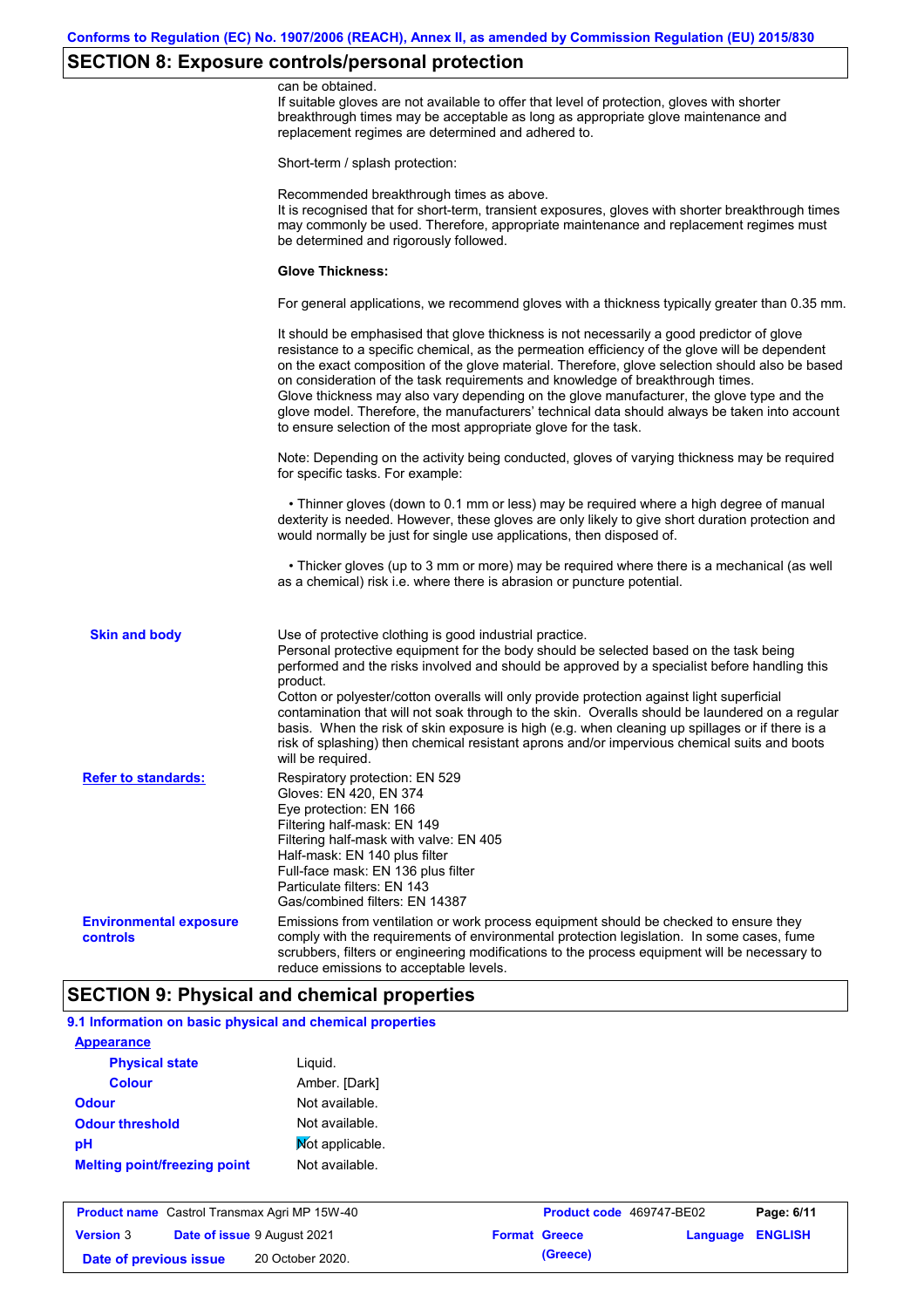## **SECTION 9: Physical and chemical properties**

| Initial boiling point and boiling<br>range             | Not available.                                                                                                         |
|--------------------------------------------------------|------------------------------------------------------------------------------------------------------------------------|
| <b>Pour point</b>                                      | -45 $^{\circ}$ C                                                                                                       |
| <b>Flash point</b>                                     | Open cup: >200°C (>392°F) [Cleveland.]                                                                                 |
| <b>Evaporation rate</b>                                | Not available.                                                                                                         |
| <b>Flammability (solid, gas)</b>                       | Not available.                                                                                                         |
| <b>Upper/lower flammability or</b><br>explosive limits | Not available.                                                                                                         |
| <b>Vapour pressure</b>                                 | Not available.                                                                                                         |
| <b>Vapour density</b>                                  | Not available.                                                                                                         |
| <b>Relative density</b>                                | Not available.                                                                                                         |
| <b>Density</b>                                         | $<$ 1000 kg/m <sup>3</sup> (<1 g/cm <sup>3</sup> ) at 15 <sup>°</sup> C                                                |
| <b>Solubility(ies)</b>                                 | insoluble in water.                                                                                                    |
| <b>Partition coefficient: n-octanol/</b><br>water      | Not available.                                                                                                         |
| <b>Auto-ignition temperature</b>                       | Not available.                                                                                                         |
| <b>Decomposition temperature</b>                       | Not available.                                                                                                         |
| <b>Viscosity</b>                                       | Kinematic: 95 mm <sup>2</sup> /s (95 cSt) at 40 $^{\circ}$ C<br>Kinematic: 13.3 mm <sup>2</sup> /s (13.3 cSt) at 100°C |
| <b>Explosive properties</b>                            | Not available.                                                                                                         |
| <b>Oxidising properties</b>                            | Not available.                                                                                                         |

#### **9.2 Other information**

No additional information.

## **SECTION 10: Stability and reactivity**

| <b>10.1 Reactivity</b>             | No specific test data available for this product. Refer to Conditions to avoid and Incompatible |
|------------------------------------|-------------------------------------------------------------------------------------------------|
|                                    | materials for additional information.                                                           |
| <b>10.2 Chemical stability</b>     | The product is stable.                                                                          |
|                                    |                                                                                                 |
| <b>10.3 Possibility of</b>         | Under normal conditions of storage and use, hazardous reactions will not occur.                 |
| hazardous reactions                | Under normal conditions of storage and use, hazardous polymerisation will not occur.            |
|                                    |                                                                                                 |
| <b>10.4 Conditions to avoid</b>    | Avoid all possible sources of ignition (spark or flame).                                        |
| <b>10.5 Incompatible materials</b> | Reactive or incompatible with the following materials: oxidising materials.                     |
|                                    |                                                                                                 |
| <b>10.6 Hazardous</b>              | Under normal conditions of storage and use, hazardous decomposition products should not be      |
| decomposition products             | produced.                                                                                       |

# **SECTION 11: Toxicological information**

| 11.1 Information on toxicological effects          |                                                                                                                             |
|----------------------------------------------------|-----------------------------------------------------------------------------------------------------------------------------|
| <b>Acute toxicity estimates</b>                    |                                                                                                                             |
| Not available.                                     |                                                                                                                             |
| <b>Information on likely</b><br>routes of exposure | Routes of entry anticipated: Dermal, Inhalation.                                                                            |
| <b>Potential acute health effects</b>              |                                                                                                                             |
| <b>Inhalation</b>                                  | Vapour inhalation under ambient conditions is not normally a problem due to low vapour<br>pressure.                         |
| <b>Ingestion</b>                                   | No known significant effects or critical hazards.                                                                           |
| <b>Skin contact</b>                                | Defatting to the skin. May cause skin dryness and irritation.                                                               |
| Eye contact                                        | Not classified as an eye irritant. Based on data available for this or related materials.                                   |
|                                                    | Symptoms related to the physical, chemical and toxicological characteristics                                                |
| <b>Inhalation</b>                                  | May be harmful by inhalation if exposure to vapour, mists or fumes resulting from thermal<br>decomposition products occurs. |
| <b>Ingestion</b>                                   | No specific data.                                                                                                           |
|                                                    |                                                                                                                             |

|                        | <b>Product name</b> Castrol Transmax Agri MP 15W-40 | <b>Product code</b> 469747-BE02 |                         | Page: 7/11 |
|------------------------|-----------------------------------------------------|---------------------------------|-------------------------|------------|
| <b>Version 3</b>       | <b>Date of issue 9 August 2021</b>                  | <b>Format Greece</b>            | <b>Language ENGLISH</b> |            |
| Date of previous issue | 20 October 2020.                                    | (Greece)                        |                         |            |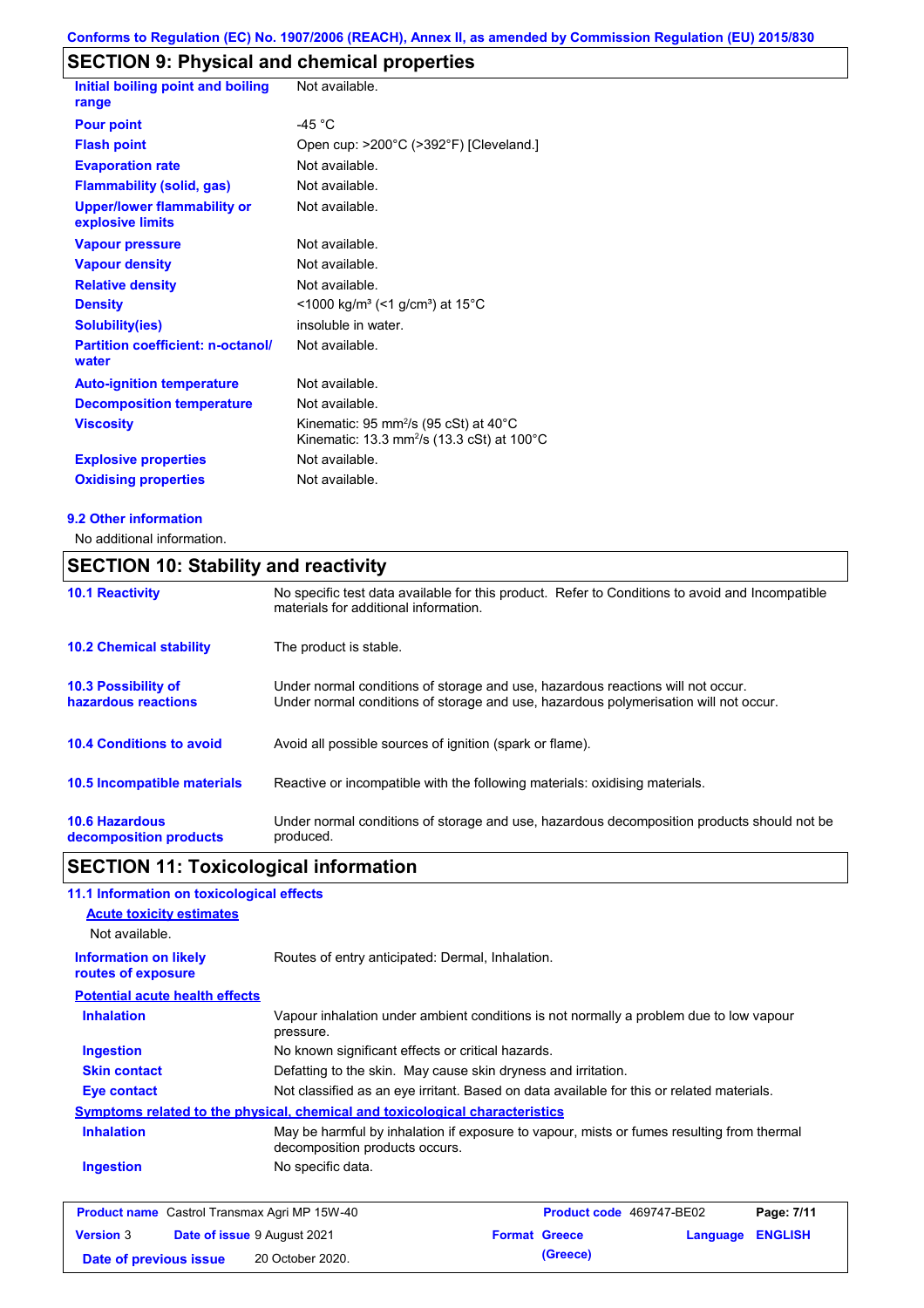## **SECTION 11: Toxicological information**

| Adverse symptoms may include the following:<br>irritation                                                                                                                                                                                                                                                                                                                                                       |  |
|-----------------------------------------------------------------------------------------------------------------------------------------------------------------------------------------------------------------------------------------------------------------------------------------------------------------------------------------------------------------------------------------------------------------|--|
| dryness                                                                                                                                                                                                                                                                                                                                                                                                         |  |
| cracking                                                                                                                                                                                                                                                                                                                                                                                                        |  |
| No specific data.                                                                                                                                                                                                                                                                                                                                                                                               |  |
| Delayed and immediate effects as well as chronic effects from short and long-term exposure                                                                                                                                                                                                                                                                                                                      |  |
| Overexposure to the inhalation of airborne droplets or aerosols may cause irritation of the<br>respiratory tract.                                                                                                                                                                                                                                                                                               |  |
| Ingestion of large quantities may cause nausea and diarrhoea.                                                                                                                                                                                                                                                                                                                                                   |  |
| Prolonged or repeated contact can defat the skin and lead to irritation and/or dermatitis.                                                                                                                                                                                                                                                                                                                      |  |
| Potential risk of transient stinging or redness if accidental eye contact occurs.                                                                                                                                                                                                                                                                                                                               |  |
| <b>Potential chronic health effects</b>                                                                                                                                                                                                                                                                                                                                                                         |  |
| <b>USED ENGINE OILS</b><br>Combustion products resulting from the operation of internal combustion engines contaminate<br>engine oils during use. Used engine oil may contain hazardous components which have the<br>potential to cause skin cancer. Frequent or prolonged contact with all types and makes of used<br>engine oil must therefore be avoided and a high standard of personal hygiene maintained. |  |
| No known significant effects or critical hazards.                                                                                                                                                                                                                                                                                                                                                               |  |
| No known significant effects or critical hazards.                                                                                                                                                                                                                                                                                                                                                               |  |
| No known significant effects or critical hazards.                                                                                                                                                                                                                                                                                                                                                               |  |
| No known significant effects or critical hazards.                                                                                                                                                                                                                                                                                                                                                               |  |
|                                                                                                                                                                                                                                                                                                                                                                                                                 |  |

### **SECTION 12: Ecological information**

#### **12.1 Toxicity**

**Environmental hazards** Not classified as dangerous

#### **12.2 Persistence and degradability**

Expected to be biodegradable.

#### **12.3 Bioaccumulative potential**

This product is not expected to bioaccumulate through food chains in the environment.

| <b>12.4 Mobility in soil</b>                            |                                                                      |
|---------------------------------------------------------|----------------------------------------------------------------------|
| <b>Soil/water partition</b><br><b>coefficient (Koc)</b> | Not available.                                                       |
| <b>Mobility</b>                                         | Spillages may penetrate the soil causing ground water contamination. |

#### **12.5 Results of PBT and vPvB assessment**

Product does not meet the criteria for PBT or vPvB according to Regulation (EC) No. 1907/2006, Annex XIII.

| 12.6 Other adverse effects          |                                                                                                                           |
|-------------------------------------|---------------------------------------------------------------------------------------------------------------------------|
| <b>Other ecological information</b> | Spills may form a film on water surfaces causing physical damage to organisms. Oxygen<br>transfer could also be impaired. |

### **SECTION 13: Disposal considerations**

### **13.1 Waste treatment methods**

#### **Product**

**Methods of disposal**

Where possible, arrange for product to be recycled. Dispose of via an authorised person/

### **Hazardous waste** Yes.

licensed waste disposal contractor in accordance with local regulations.

### **European waste catalogue (EWC)**

| Waste code | <b>Waste designation</b>                                        |  |  |
|------------|-----------------------------------------------------------------|--|--|
| 13 02 05*  | mineral-based non-chlorinated engine, gear and lubricating oils |  |  |
| $130110*$  | mineral based non-chlorinated hydraulic oils                    |  |  |

However, deviation from the intended use and/or the presence of any potential contaminants may require an alternative waste disposal code to be assigned by the end user.

#### **Packaging**

| <b>Methods of disposal</b> | Where possible, arrange for product to be recycled. Dispose of via an authorised person/ |
|----------------------------|------------------------------------------------------------------------------------------|
|                            | licensed waste disposal contractor in accordance with local regulations.                 |

| <b>Product name</b> Castrol Transmax Agri MP 15W-40 |  | <b>Product code</b> 469747-BE02    |  | Page: 8/11           |                         |  |
|-----------------------------------------------------|--|------------------------------------|--|----------------------|-------------------------|--|
| <b>Version 3</b>                                    |  | <b>Date of issue 9 August 2021</b> |  | <b>Format Greece</b> | <b>Language ENGLISH</b> |  |
| Date of previous issue                              |  | 20 October 2020.                   |  | (Greece)             |                         |  |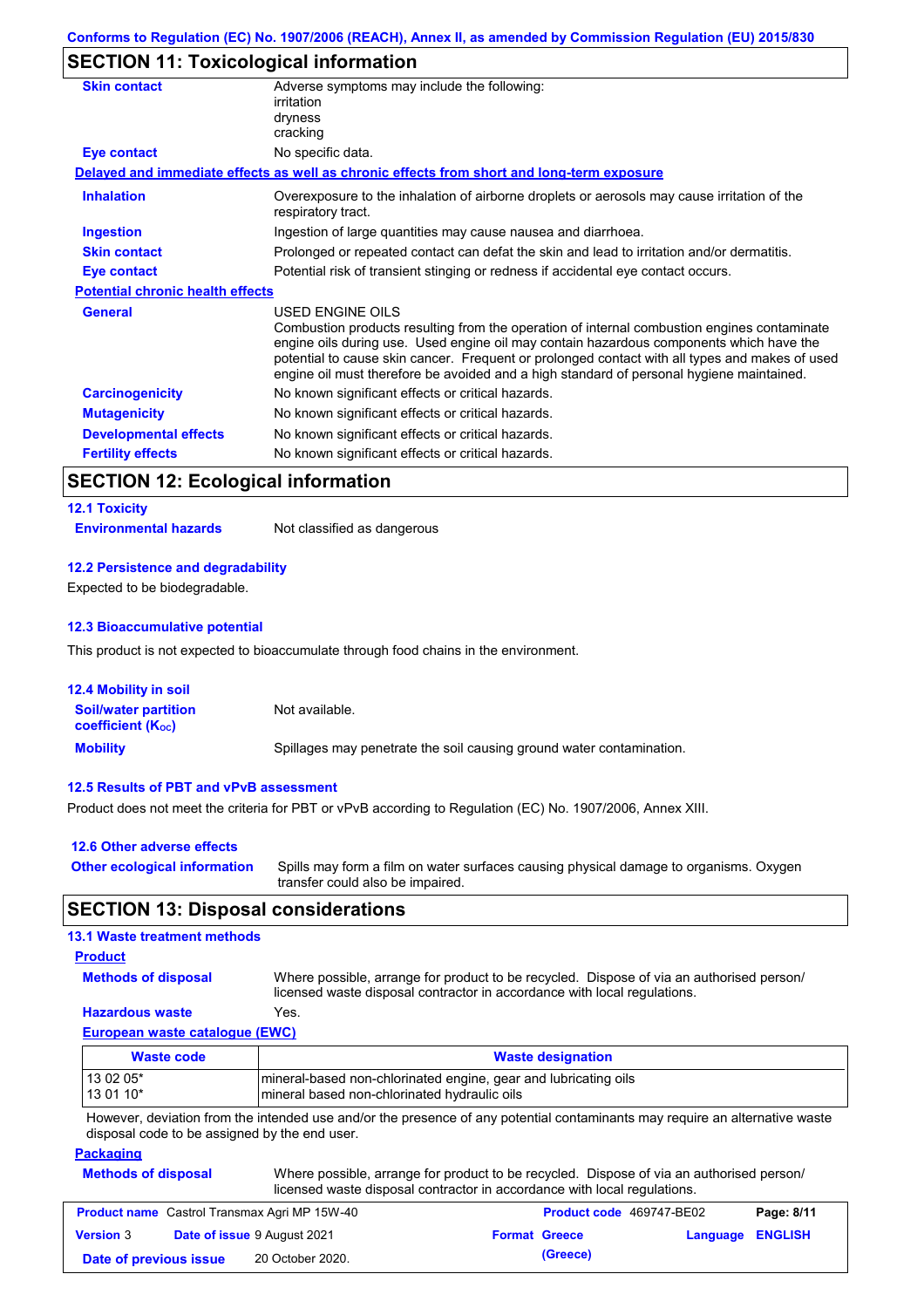### **SECTION 13: Disposal considerations**

| <b>Special precautions</b> |
|----------------------------|
|----------------------------|

This material and its container must be disposed of in a safe way. Care should be taken when handling emptied containers that have not been cleaned or rinsed out. Empty containers or liners may retain some product residues. Empty containers represent a fire hazard as they may contain flammable product residues and vapour. Never weld, solder or braze empty containers. Avoid dispersal of spilt material and runoff and contact with soil, waterways, drains and sewers. **References** Commission 2014/955/EU Directive 2008/98/EC

### **SECTION 14: Transport information**

|                                           | <b>ADR/RID</b> | <b>ADN</b>     | <b>IMDG</b>    | <b>IATA</b>    |
|-------------------------------------------|----------------|----------------|----------------|----------------|
| 14.1 UN number                            | Not regulated. | Not regulated. | Not regulated. | Not regulated. |
| 14.2 UN proper<br>shipping name           |                |                |                |                |
| <b>14.3 Transport</b><br>hazard class(es) |                |                |                |                |
| <b>14.4 Packing</b><br>group              |                |                |                |                |
| 14.5<br><b>Environmental</b><br>hazards   | No.            | No.            | No.            | No.            |
| <b>Additional</b><br>information          |                |                |                |                |

**14.6 Special precautions for user** Not available.

**14.7 Transport in bulk according to IMO instruments** Not available.

### **SECTION 15: Regulatory information**

|                                                                                                                                                          | 15.1 Safety, health and environmental regulations/legislation specific for the substance or mixture                            |                          |          |                |
|----------------------------------------------------------------------------------------------------------------------------------------------------------|--------------------------------------------------------------------------------------------------------------------------------|--------------------------|----------|----------------|
| EU Regulation (EC) No. 1907/2006 (REACH)                                                                                                                 |                                                                                                                                |                          |          |                |
| Annex XIV - List of substances subject to authorisation                                                                                                  |                                                                                                                                |                          |          |                |
| <b>Annex XIV</b>                                                                                                                                         |                                                                                                                                |                          |          |                |
| None of the components are listed.                                                                                                                       |                                                                                                                                |                          |          |                |
| <b>Substances of very high concern</b>                                                                                                                   |                                                                                                                                |                          |          |                |
| None of the components are listed.                                                                                                                       |                                                                                                                                |                          |          |                |
| EU Regulation (EC) No. 1907/2006 (REACH)                                                                                                                 |                                                                                                                                |                          |          |                |
| <b>Annex XVII - Restrictions</b><br>on the manufacture.<br>placing on the market<br>and use of certain<br>dangerous substances,<br>mixtures and articles | Not applicable.                                                                                                                |                          |          |                |
| <b>Other regulations</b>                                                                                                                                 |                                                                                                                                |                          |          |                |
| <b>REACH Status</b>                                                                                                                                      | The company, as identified in Section 1, sells this product in the EU in compliance with the<br>current requirements of REACH. |                          |          |                |
| <b>United States inventory</b><br>(TSCA 8b)                                                                                                              | All components are active or exempted.                                                                                         |                          |          |                |
| <b>Australia inventory (AICS)</b>                                                                                                                        | All components are listed or exempted.                                                                                         |                          |          |                |
| <b>Canada inventory</b>                                                                                                                                  | All components are listed or exempted.                                                                                         |                          |          |                |
| <b>China inventory (IECSC)</b>                                                                                                                           | All components are listed or exempted.                                                                                         |                          |          |                |
| <b>Japan inventory (ENCS)</b>                                                                                                                            | All components are listed or exempted.                                                                                         |                          |          |                |
| <b>Korea inventory (KECI)</b>                                                                                                                            | All components are listed or exempted.                                                                                         |                          |          |                |
| <b>Product name</b> Castrol Transmax Agri MP 15W-40                                                                                                      |                                                                                                                                | Product code 469747-BE02 |          | Page: 9/11     |
| Date of issue 9 August 2021<br><b>Version 3</b>                                                                                                          |                                                                                                                                | <b>Format Greece</b>     | Language | <b>ENGLISH</b> |

**Date of previous issue (Greece)** 20 October 2020.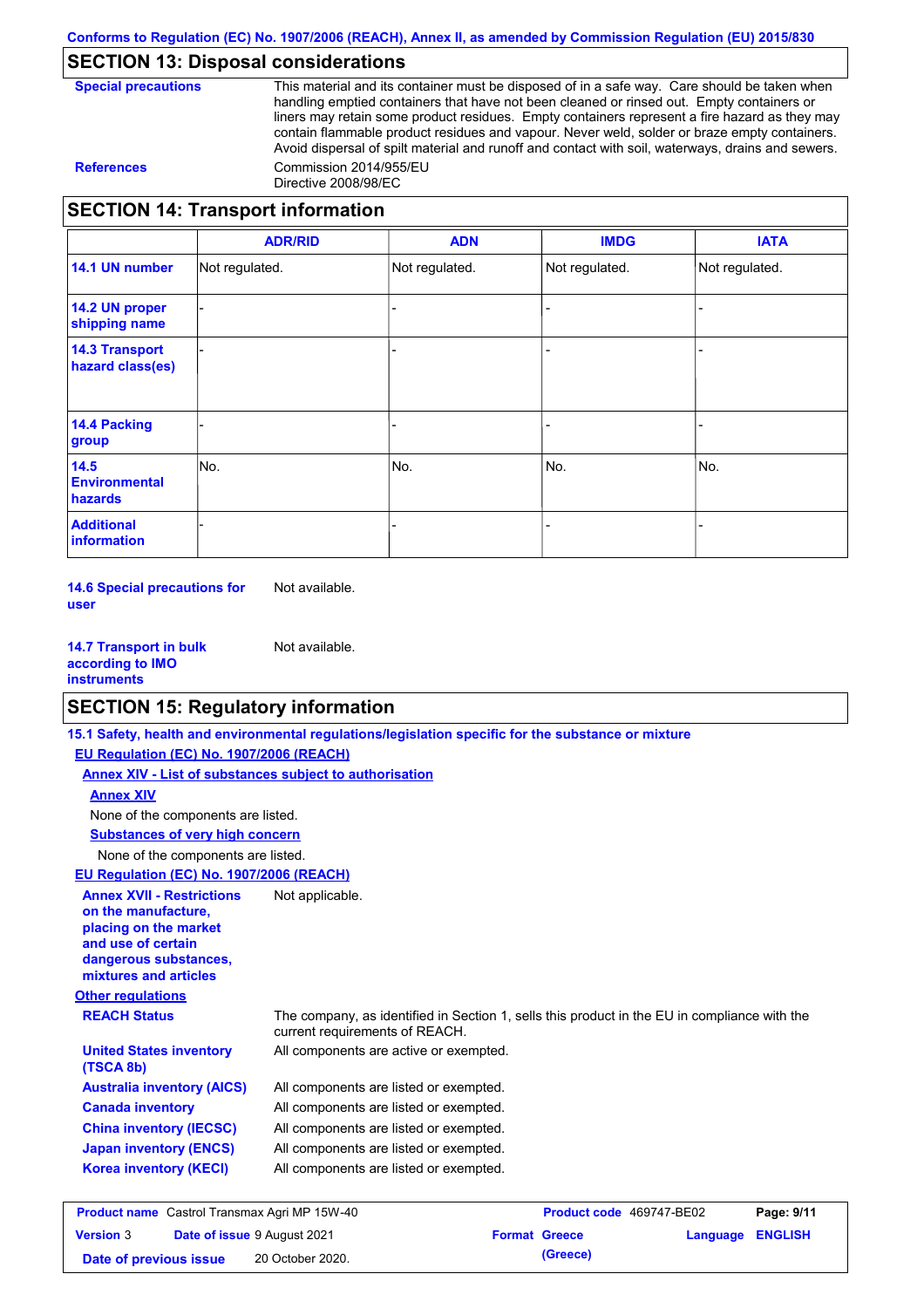## **SECTION 15: Regulatory information**

| <b>Philippines inventory</b><br>(PICCS)                         | All components are listed or exempted. |
|-----------------------------------------------------------------|----------------------------------------|
| <b>Taiwan Chemical</b><br><b>Substances Inventory</b><br>(TCSI) | All components are listed or exempted. |
| Ozone depleting substances (1005/2009/EU)                       |                                        |
|                                                                 |                                        |
| Not listed.                                                     |                                        |
| Prior Informed Consent (PIC) (649/2012/EU)<br>Not listed.       |                                        |
| <b>EU - Water framework directive - Priority substances</b>     |                                        |
| None of the components are listed.                              |                                        |
| <b>Seveso Directive</b>                                         |                                        |
| This product is not controlled under the Seveso Directive.      |                                        |
|                                                                 |                                        |
|                                                                 |                                        |

| <b>15.2 Chemical safety</b> | A Chemical Safety Assessment has been carried out for one or more of the substances within  |
|-----------------------------|---------------------------------------------------------------------------------------------|
| assessment                  | this mixture. A Chemical Safety Assessment has not been carried out for the mixture itself. |

### **SECTION 16: Other information**

| <b>Abbreviations and acronyms</b>                   | Inland Waterway                                                 | ADN = European Provisions concerning the International Carriage of Dangerous Goods by                                                                              |             |
|-----------------------------------------------------|-----------------------------------------------------------------|--------------------------------------------------------------------------------------------------------------------------------------------------------------------|-------------|
|                                                     |                                                                 | ADR = The European Agreement concerning the International Carriage of Dangerous Goods by                                                                           |             |
|                                                     | Road                                                            |                                                                                                                                                                    |             |
|                                                     | $ATE = Acute Toxicity Estimate$                                 |                                                                                                                                                                    |             |
|                                                     | BCF = Bioconcentration Factor                                   |                                                                                                                                                                    |             |
|                                                     | CAS = Chemical Abstracts Service                                |                                                                                                                                                                    |             |
|                                                     |                                                                 | CLP = Classification, Labelling and Packaging Regulation [Regulation (EC) No. 1272/2008]                                                                           |             |
|                                                     | CSA = Chemical Safety Assessment                                |                                                                                                                                                                    |             |
|                                                     | CSR = Chemical Safety Report                                    |                                                                                                                                                                    |             |
|                                                     | DMEL = Derived Minimal Effect Level                             |                                                                                                                                                                    |             |
|                                                     | DNEL = Derived No Effect Level                                  |                                                                                                                                                                    |             |
|                                                     |                                                                 | EINECS = European Inventory of Existing Commercial chemical Substances                                                                                             |             |
|                                                     | ES = Exposure Scenario                                          |                                                                                                                                                                    |             |
|                                                     | EUH statement = CLP-specific Hazard statement                   |                                                                                                                                                                    |             |
|                                                     | EWC = European Waste Catalogue                                  |                                                                                                                                                                    |             |
|                                                     |                                                                 | GHS = Globally Harmonized System of Classification and Labelling of Chemicals                                                                                      |             |
|                                                     | IATA = International Air Transport Association                  |                                                                                                                                                                    |             |
|                                                     | IBC = Intermediate Bulk Container                               |                                                                                                                                                                    |             |
|                                                     | <b>IMDG = International Maritime Dangerous Goods</b>            |                                                                                                                                                                    |             |
|                                                     | LogPow = logarithm of the octanol/water partition coefficient   |                                                                                                                                                                    |             |
|                                                     |                                                                 | MARPOL = International Convention for the Prevention of Pollution From Ships, 1973 as                                                                              |             |
|                                                     | modified by the Protocol of 1978. ("Marpol" = marine pollution) |                                                                                                                                                                    |             |
|                                                     |                                                                 | OECD = Organisation for Economic Co-operation and Development                                                                                                      |             |
|                                                     | PBT = Persistent, Bioaccumulative and Toxic                     |                                                                                                                                                                    |             |
|                                                     | <b>PNEC = Predicted No Effect Concentration</b>                 |                                                                                                                                                                    |             |
|                                                     |                                                                 | REACH = Registration, Evaluation, Authorisation and Restriction of Chemicals Regulation                                                                            |             |
|                                                     | [Regulation (EC) No. 1907/2006]                                 |                                                                                                                                                                    |             |
|                                                     |                                                                 | RID = The Regulations concerning the International Carriage of Dangerous Goods by Rail                                                                             |             |
|                                                     | <b>RRN = REACH Registration Number</b>                          |                                                                                                                                                                    |             |
|                                                     | SADT = Self-Accelerating Decomposition Temperature              |                                                                                                                                                                    |             |
|                                                     | SVHC = Substances of Very High Concern                          |                                                                                                                                                                    |             |
|                                                     |                                                                 | STOT-RE = Specific Target Organ Toxicity - Repeated Exposure                                                                                                       |             |
|                                                     | STOT-SE = Specific Target Organ Toxicity - Single Exposure      |                                                                                                                                                                    |             |
|                                                     | TWA = Time weighted average                                     |                                                                                                                                                                    |             |
|                                                     | UN = United Nations                                             |                                                                                                                                                                    |             |
|                                                     | UVCB = Complex hydrocarbon substance                            |                                                                                                                                                                    |             |
|                                                     | VOC = Volatile Organic Compound                                 |                                                                                                                                                                    |             |
|                                                     | vPvB = Very Persistent and Very Bioaccumulative                 |                                                                                                                                                                    |             |
|                                                     |                                                                 | Varies = may contain one or more of the following 64741-88-4 / RRN 01-2119488706-23,                                                                               |             |
|                                                     |                                                                 | 64741-89-5 / RRN 01-2119487067-30, 64741-95-3 / RRN 01-2119487081-40, 64741-96-4/ RRN                                                                              |             |
|                                                     |                                                                 | 01-2119483621-38, 64742-01-4 / RRN 01-2119488707-21, 64742-44-5 / RRN                                                                                              |             |
|                                                     |                                                                 | 01-2119985177-24, 64742-45-6, 64742-52-5 / RRN 01-2119467170-45, 64742-53-6 / RRN                                                                                  |             |
|                                                     |                                                                 | 01-2119480375-34, 64742-54-7 / RRN 01-2119484627-25, 64742-55-8 / RRN                                                                                              |             |
|                                                     |                                                                 | 01-2119487077-29, 64742-56-9 / RRN 01-2119480132-48, 64742-57-0 / RRN                                                                                              |             |
|                                                     |                                                                 | 01-2119489287-22, 64742-58-1, 64742-62-7 / RRN 01-2119480472-38, 64742-63-8,<br>64742-65-0 / RRN 01-2119471299-27, 64742-70-7 / RRN 01-2119487080-42, 72623-85-9 / |             |
|                                                     |                                                                 |                                                                                                                                                                    |             |
| <b>Product name</b> Castrol Transmax Agri MP 15W-40 |                                                                 | Product code 469747-BE02                                                                                                                                           | Page: 10/11 |

|                        | <b>Product name</b> Castrol Hansmax Agril MP 1500-40 |                      |          | <b>Product code</b> 409/4/-DEUZ | Page: 10/11 |
|------------------------|------------------------------------------------------|----------------------|----------|---------------------------------|-------------|
| <b>Version 3</b>       | <b>Date of issue 9 August 2021</b>                   | <b>Format Greece</b> |          | <b>Language ENGLISH</b>         |             |
| Date of previous issue | 20 October 2020.                                     |                      | (Greece) |                                 |             |